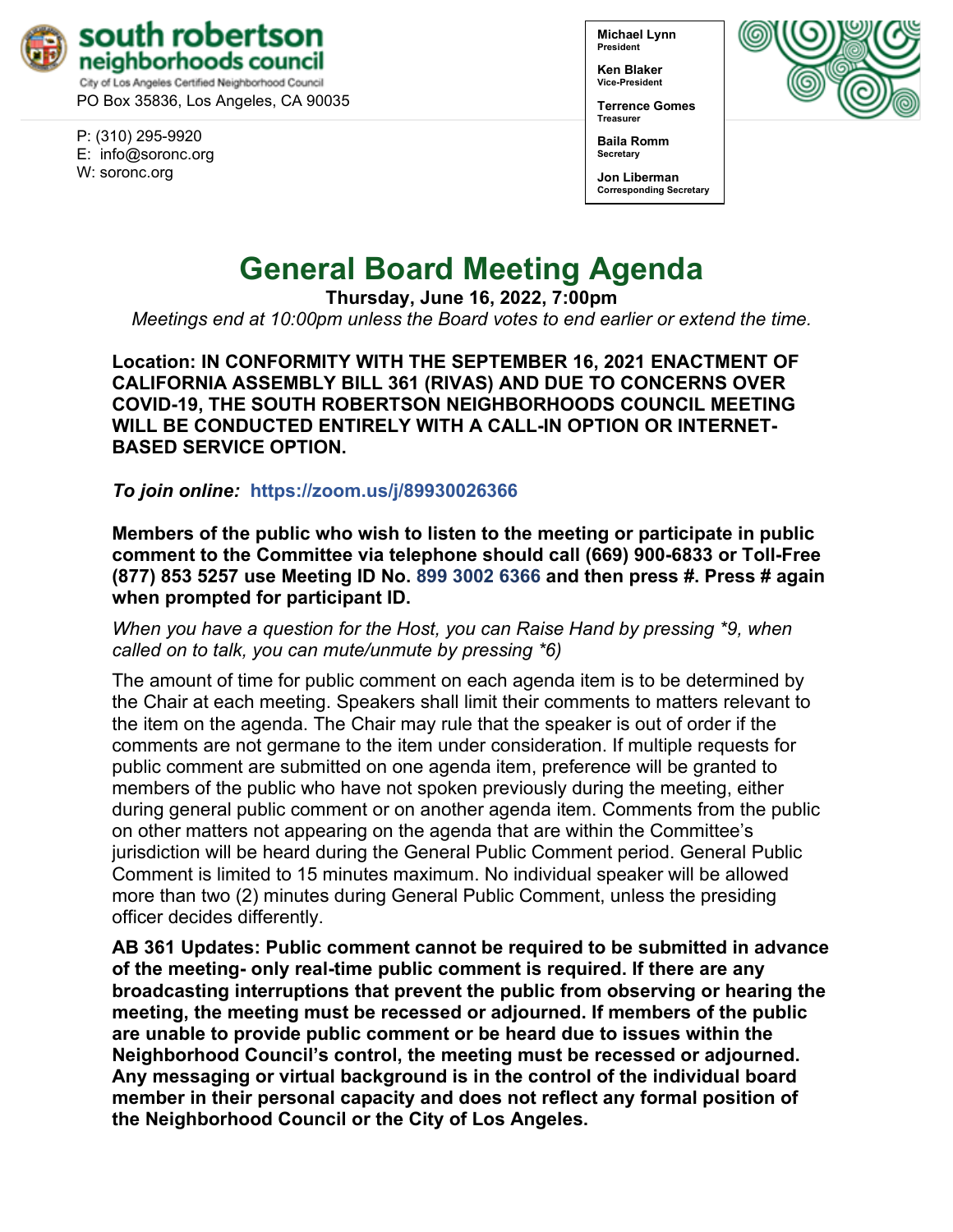- **1. Call to Order**
- **2. Pledge of Allegiance**
- **3. Roll Call**
- **4. General Public Comment** *(time for each speaker to be determined by- 15min divided by # virtual hands raised: max 2 minutes per speaker)*

## **5. Brief Board Announcements**

- a. Items for Future Committee or General Board Agendas
- b. Other Brief Board Announcements

## **6. Community Reports**

- a. LA Police Department (Baker/Ojeda)
- b. Office of Councilmember Ridley-Thomas (Guevara)
- c. Office of Councilmember Koretz (Ingram)
- d. Office of Mayor Garcetti (Anand)
- e. Office of State Assemblymember Bloom (Kaufler)
- f. Office of State Assemblymember Bryan (Persoff)
- g. Office of State Senator Kamlager (Siroky)
- h. Office of County Supervisor Kuehl (Sherrell)
- i. Department of Neighborhood Empowerment (Cupen-Ames)
- j. Other Neighborhood, City and State offices
- **7. Board Membership- Selections, Removals, Resignations & Leaves of Absence** (*Members of the public can choose to speak on multiple agenda items in this section for no more than one (1) minute total, with the time for each speaker to be determined by- 5min divided by # virtual hands raised*)
	- a. Motion to appoint Gabriela Penhasi as Zone 7 Representative (Term expires 2025) (GB061622-01)
	- b. Motion to appoint Mitch Cohen as At-Large Representative (previously Zone 9 Representative- Remainder of Term expires 2025) (GB061622-02)

## **8. Committees, Liaisons and Alliance Representatives**

- a. Opportunity to Join and/or Change Membership to Board Committees (GB061622-03)
- b. Committee**,** Liaisons and Alliance Reports
	- 1. Standing and Ad-hoc Committees: Executive; Education; Land Use; Public Safety; Homelessness; Outreach; Transportation; Business Advocacy & Development; Parks and Recreation; Budget & Finance; Bylaws; Board Development
	- 2. Liaisons and Alliances: LANCC, WRAC, LADWP, Budget Advocates, City Attorney, Public Works, Animal Services, Data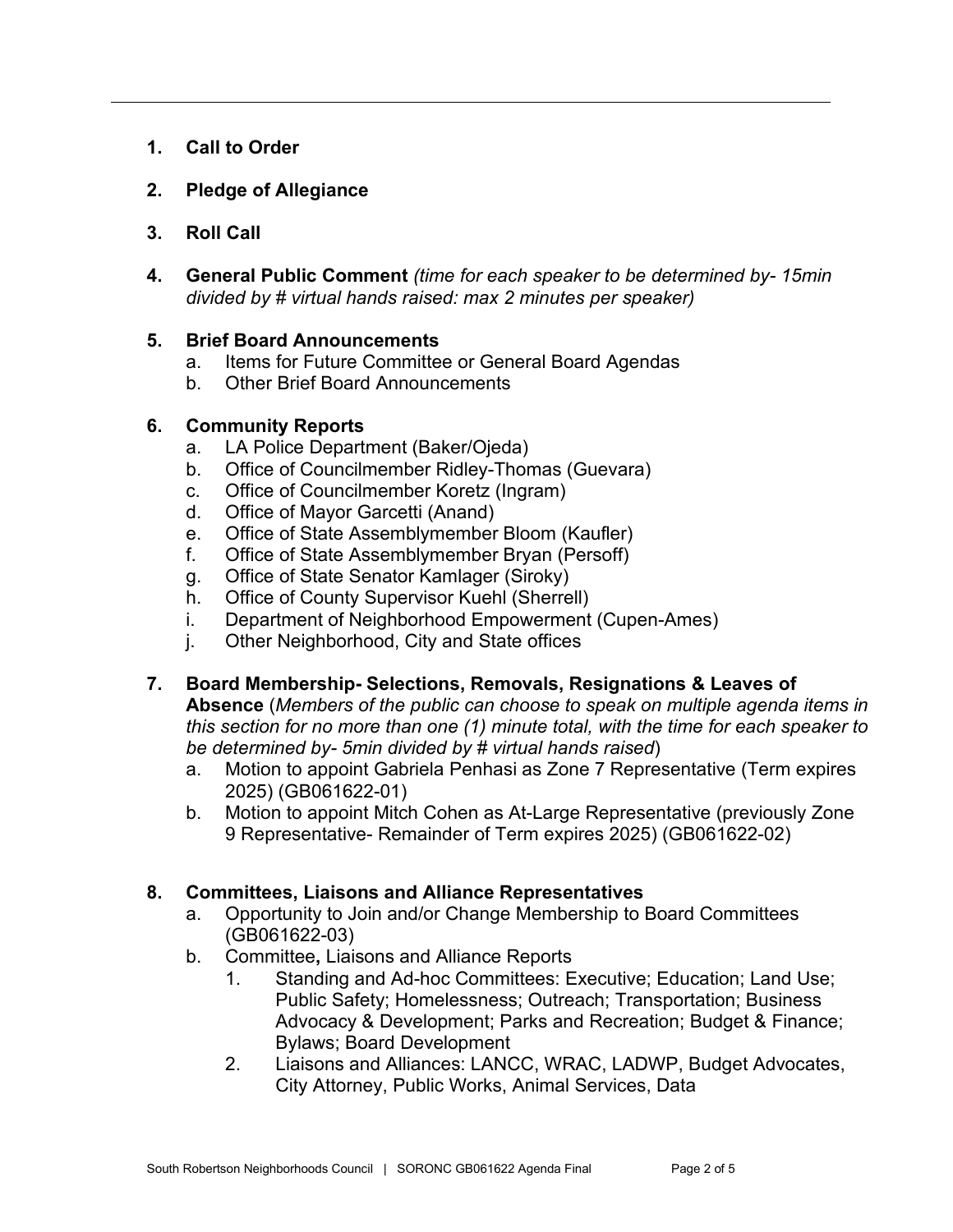## **9. Unfinished Business**

- a. NONE
- **10. Consent Agenda** (*Members of the public can choose to speak on multiple agenda items in this section for no more than one (1) minute total, with the time for each speaker to be determined by- 5min divided by # virtual hands raised*)
	- a. Motion to approve Draft meeting minutes of May 19, 2022 General Board Meeting (GB061622-04)
	- b. Motion to approve Draft meeting minutes of May 19, 2022 General Board Special Meeting (GB061622-05)
	- c. Motion to approve Draft meeting minutes of May 31, 2022 General Board Special Meeting (GB061622-06)
	- d. Motion to approve May 2022 MERS Report (GB061622-07)
	- e. Motion that the South Robertson Neighborhoods Council support The Los Angeles Neighborhood Council Coalition Motion, submit a CIS opposing Council File 11-1020-S3 (to protect Neighborhood Council autonomy), and send letter to Councilmember John Lee, with CC: to Councilmembers Koretz and Wesson (GB061622-08)
	- f. Motion that the South Robertson Neighborhoods Council support The Los Angeles Neighborhood Council Coalition Motion addressing aspects of DONE and City Clerk policies on denials of Neighborhood Purpose Grant (NPG) applications based on failures of Board Members who have Recused themselves to contact the City Attorney (GB061622-09)
	- g. Motion that the South Robertson Neighborhood support The Los Angeles Neighborhood Council Coalition Motion to request that the City Council create a Council File to require all new and used car dealers who sell vehicles that are sold and registered in the City of Los Angeles to etch the vehicle identification number (VIN) on the catalytic converter (GB061622-10)
- **11. New Business** (*Members of the public can choose to speak on multiple agenda items in this section for no more than one (1) minute total, with the time for each speaker to be determined by- 5min divided by # virtual hands raised*) a. None

## **12. Adjournment**

*Note: Public comment will be taken for multiple agenda items in each section (as noted), as well as for any item in the consent agenda prior to Board action. Please note that under the Brown Act, the Board is prevented from acting on matters brought to its attention during the General Public Comment period; however, the issue may become the subject of a future meeting. In the interest of addressing all items on the agenda, time limits for individual comments and discussion may be set at the discretion of the Chair.*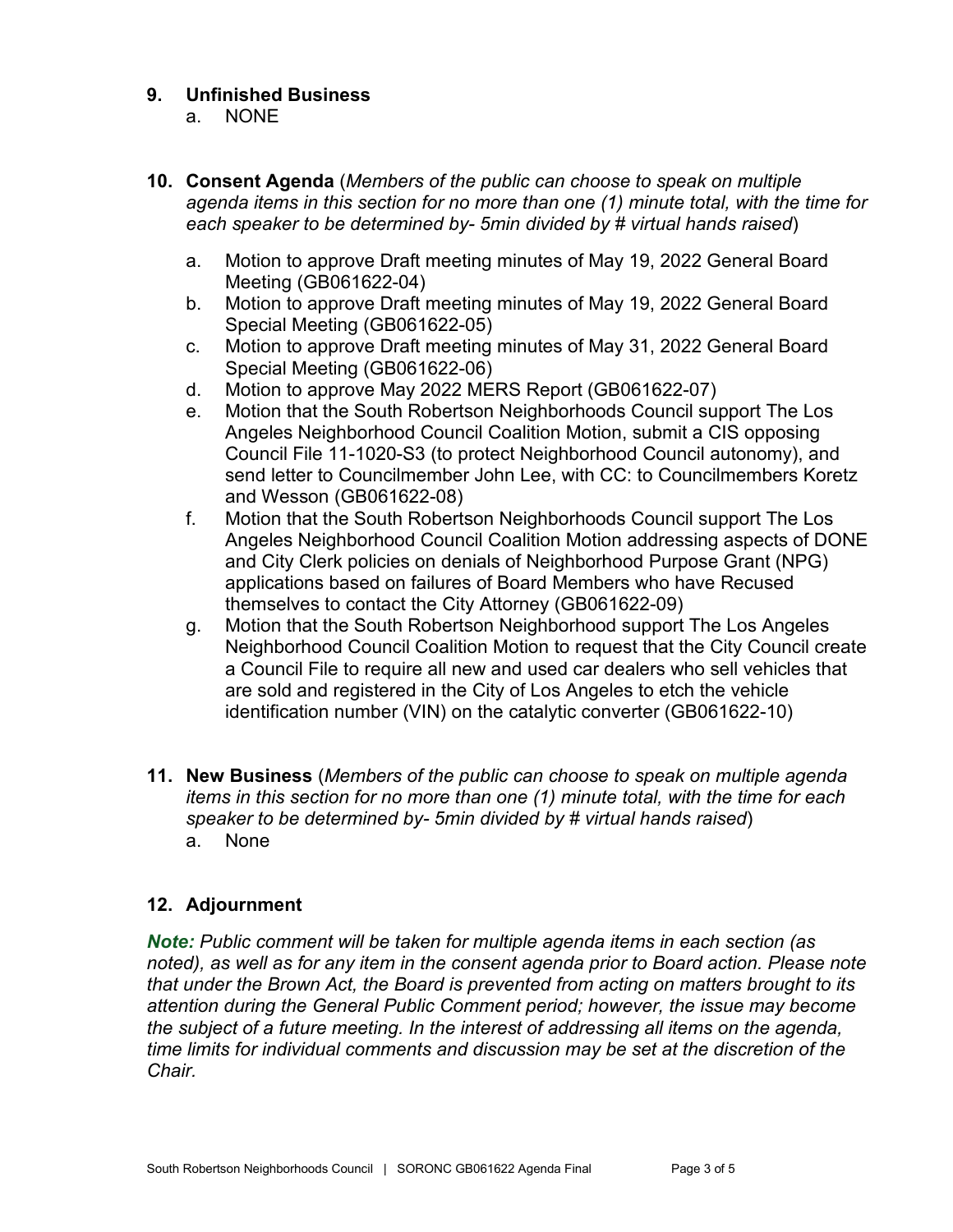*All items on the consent agenda will be determined by a single Board vote and without Board discussion. Board members may request that any item be removed from the consent agenda and considered individually at any time prior to that vote.*

#### **Public Posting of Agendas -**

Neighborhood Council agendas are posted for public review as follows: ● Demers & Associates- 1836 1/2 S Robertson Blvd, Los Angeles, CA 90035; The Robertson Blvd Library- 1719 S Robertson Blvd, Los Angeles, CA 90035; The Robertson Recreation Center- 1641 Preuss Rd, Los Angeles, CA 90035; The Office of Councilmember Paul Koretz- 6380 Wilshire Blvd #800, Los Angeles, CA 90048; Hamilton High School- 2955 S Robertson Blvd, Los Angeles, CA 90034

● [www.soronc.org](http://www.soronc.org/)

● You can also receive our agendas via email by subscribing to L.A. City's Early [Notification System \(ENS\)](https://www.lacity.org/government/subscribe-agendasnotifications/neighborhood-councils)

## **Reconsideration and Grievance Process -**

For information on the NC's process for board action reconsideration, stakeholder grievance policy, or any other procedural matters related to this Council, please consult the NC Bylaws. The Bylaws are available at our Board meetings and our website [www.soronc.org](http://www.soronc.org/)

## **Notice to Paid Representatives -**

If you are compensated to monitor, attend, or speak at this meeting, City law may require you to register as a lobbyist and report your activity. See Los Angeles Municipal Code Section 48.01 et seq. More information is available at [ethics.lacity.org/lobbying.](http://ethics.lacity.org/lobbying) For assistance, please contact the Ethics Commission at (213) 978-1960 or [ethics.commission@lacity.org](mailto:ethics.commission@lacity.org)

In compliance with Government Code section 54957.5, non-exempt writings that are distributed to a majority or all of the Board in advance of a meeting may be viewed at our website (soronc.org) or at the scheduled meeting. In addition, if you would like a copy of any record related to an item on the agenda, please contact us via phone at  $(310)$  295-9920 or via email at [info@soronc.org.](mailto:info@soronc.org)

SORO NC Board members abide by a code of civility (soronc.org/civilitycode). Any person who interferes with the conduct of a Neighborhood Council meeting by willfully interrupting and/or disrupting the meeting is subject to removal. A peace officer may be requested to assist with the removal should any person fail to comply with an order of removal by the Neighborhood Council. Any person who resists removal by a peace officer is subject to arrest and prosecution pursuant to California Penal Code Section 403.

SI REQUIERE SERVICIOS DE TRADUCCION, FAVOR DE NOTIFICAR A LA OFICINA 3 dias de trabajo (72 horas) ANTES DEL EVENTO. SI NECESITA ASISTENCIA CON ESTA NOTIFICACION, POR FAVOR LLAME A NUESTRA OFICINA AL (310) 295-9920.